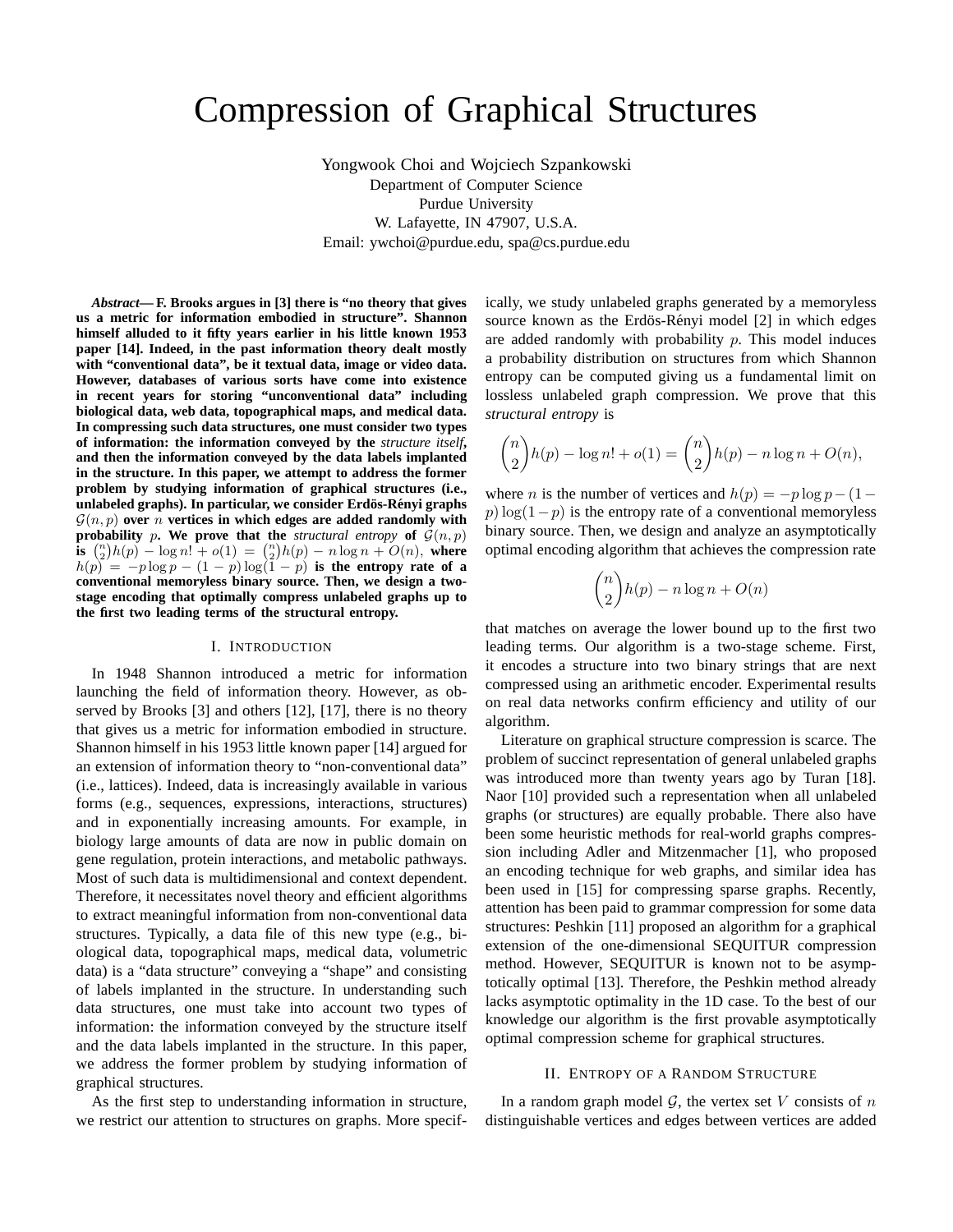at random. In this setting, the graph entropy  $H<sub>G</sub>$  is defined as

$$
H_{\mathcal{G}} = \mathbf{E}[-\log P(G)] = -\sum_{G \in \mathcal{G}} P(G) \log P(G),
$$

where  $P(G)$  is the probability of a graph G. Throughout the paper, the base of the logarithm is 2.

In this study, we investigate graphical structural entropy. For this purpose, it is convenient to introduce the unlabeled version of a random graph model that we shall call a *random structure model*. In such a model, graphs are generated in the same manner as in  $G$ , but they are thought of as unlabeled graphs and those having "the same structure" are considered to be indistinguishable even if their labeled versions are different. A set of all structures will be denoted by  $S$ . For a given structure (or an unlabeled graph)  $S \in \mathcal{S}$ , the probability of S can be computed as  $P(S) = \sum_{G \cong S, G \in \mathcal{G}} P(G)$ . Here  $G \cong S$  means that G and S have the same structure, that is, S is *isomorphic* to G (two labeled graphs  $G_1$  and  $G_2$  are called isomorphic if and only if there is a one-to-one map from  $V(G_1)$  onto  $V(G_2)$ that preserves the adjacency.) If all isomorphic labeled graphs have the same probability, then for any labeled graph  $G \cong S$ 

$$
P(S) = N(S) \cdot P(G),\tag{1}
$$

where  $N(S)$  is the number of different labeled graphs that have the same structure as  $S$ . The *structural entropy*  $H_S$  of a random structure  $S$  can be defined then as

$$
H_{\mathcal{S}} = \mathbf{E}[-\log P(S)] = -\sum_{S \in \mathcal{S}} P(S) \log P(S),
$$

where the summation is over all distinct structures.

**Example:** In Figure 1(left), we have all different graphs built on three vertices. In Figure 1(right), we have all different structures that can be generated by S with  $N(S_1) = N(S_4) =$ 1 and  $N(S_2) = N(S_3) = 3$ .

1 1 1 1 1 1 1 1 2 2 2 2 2 2 2 2 3 3 3 3 3 3 3 3 G1 G2 G3 G4 G5 G6 G7 G8 S1 S2 S3 S4

Fig. 1. All different graphs and structures with three vertices

In order to compute the probability of a given structure S, one needs to estimate  $N(S)$ , representing the number of ways to construct a given structure  $S$ . For this, we need to consider the symmetries or automorphisms of a graph. An *automorphism* of a graph G is an adjacency preserving permutation of vertices of G. The collection  $Aut(G)$  of all automorphisms of G is called *the automorphism group* of G. In group theory, it is well known that [7]

$$
N(S) = \frac{n!}{|\text{Aut}(S)|}.
$$
 (2)

We also easily observe that  $1 \leq |\text{Aut}(S)| \leq n!$ .

**Example:** In Figure 2, the graph G on the left has exactly four automorphisms, that is, in the usual cyclic permutation representation:  $(v_1)(v_2)(v_3)(v_4)$ ,  $(v_1)(v_4)(v_2v_3)$ ,  $(v_1v_4)(v_2)(v_3)$ , and  $(v_1v_4)(v_2v_3)$ . For example,  $(v_1)(v_4)(v_2v_3)$  stands for a permutation  $\pi$  such that  $\pi(v_1) = v_1$ ,  $\pi(v_4) = v_4$ ,  $\pi(v_2) = v_3$ , and  $\pi(v_3) = v_2$ . Thus, by (2), G has  $4!/4 = 6$  different labelings as shown on the right.

$$
\sum_{v_3}^{v_1} \dots \sum_{v_4}^{v_2} \frac{1}{s} \frac{1}{4} \sum_{2}^{2} \frac{1}{4} \sum_{4}^{3} \frac{1}{4} \sum_{3}^{2} \frac{1}{2} \frac{4}{3} \sum_{4}^{1} \frac{1}{3} \sum_{2}^{3} \frac{1}{4}
$$

With these preliminary definitions, we are now in the position to present a relationship between  $H<sub>G</sub>$  and  $H<sub>S</sub>$ .

*Lemma 1:* If all isomorphic graphs have the same probability, then

$$
H_{\mathcal{S}} = H_{\mathcal{G}} - \log n! + \sum_{S \in \mathcal{S}} P(S) \log |\text{Aut}(S)|.
$$

**Proof**. Observe that for any  $\mathcal{G}^{S \in \mathcal{S}}$  and S the entropy  $H_{\mathcal{G}}$  becomes

$$
-\sum_{S \in \mathcal{S}} \sum_{\substack{G \cong S, \\ G \in \mathcal{G}}} \frac{P(S)}{N(S)} \log \frac{P(S)}{N(S)} = -\sum_{S \in \mathcal{S}} P(S) \log \frac{P(S)}{N(S)}
$$

$$
= H_{\mathcal{S}} + \log n! - \sum_{S \in \mathcal{S}} P(S) \log |\text{Aut}(S)|.
$$

п

This proves the lemma.

#### III. MAIN RESULTS

In order to develop further the idea of information in a random structure, we focus on the binomial random graph model due to Erdös and Rényi [2]. In this model  $\mathcal{G}(n, p)$ , given a real number  $p$  ( $0 \leq p \leq 1$ ), graphs are generated randomly on the vertex set  $V = \{1, 2, \dots, n\}$  with edges chosen independently with probability  $p$ . If a graph  $G$  in  $\mathcal{G}(n, p)$  has k edges, then  $P(G) = p^k q^{\binom{n}{2} - k}$  where  $q = 1 - p$ . Let  $S(n, p)$  be the random structure model corresponding to  $\mathcal{G}(n, p)$ , that is, the unlabeled version of  $\mathcal{G}(n, p)$ . By (1) if  $S \in \mathcal{S}(n, p)$  has k edges, then  $P(S) = N(S) \cdot p^k q^{{n \choose 2} - k}$ .

# *A. Structural Entropy*

To proceed we need to observe some important property of  $S(n, p)$  (or equivalently,  $G(n, p)$ ) - *asymmetry*. A graph is said to be *asymmetric* if its automorphism group does not contain any permutation other than the identity (i.e.,  $(v_1)(v_2)\cdots(v_n)$ ); otherwise it is called *symmetric*. It is known that almost every graph from  $\mathcal{G}(n, p)$  is asymmetric [6], [9]. In the sequel, we write  $X \ll Y$  to mean  $X = o(Y)$  when  $n \to \infty$ .

*Lemma 2 (Kim, Sudakov, and Vu, 2002):* For all p satisfying  $\frac{\ln n}{n} \ll p$  and  $1 - p \gg \frac{\ln n}{n}$  (i.e., both the graph and its complement graph are connected graphs with high probability.), a random graph  $G \in \mathcal{G}(n, p)$  is symmetric with probability  $O(n^{-w})$  for any positive constant  $w > 1$ .

Using this property, we are in the position to present our first main result, namely the structural entropy of  $\mathcal{G}(n, p)$ .

*Theorem 1:* Let  $H_{\mathcal{S}}$  be the entropy of  $\mathcal{S}(n, p)$ , that is, the structural entropy of  $\mathcal{G}(n, p)$ . Then, for large n and all p satisfying  $\frac{\ln n}{n} \ll p$  and  $1 - p \gg \frac{\ln n}{n}$ ,

$$
H_{\mathcal{S}} = \binom{n}{2} h - \log n! + O\left(\frac{\log n}{n^{\alpha}}\right), \quad \alpha > 0,
$$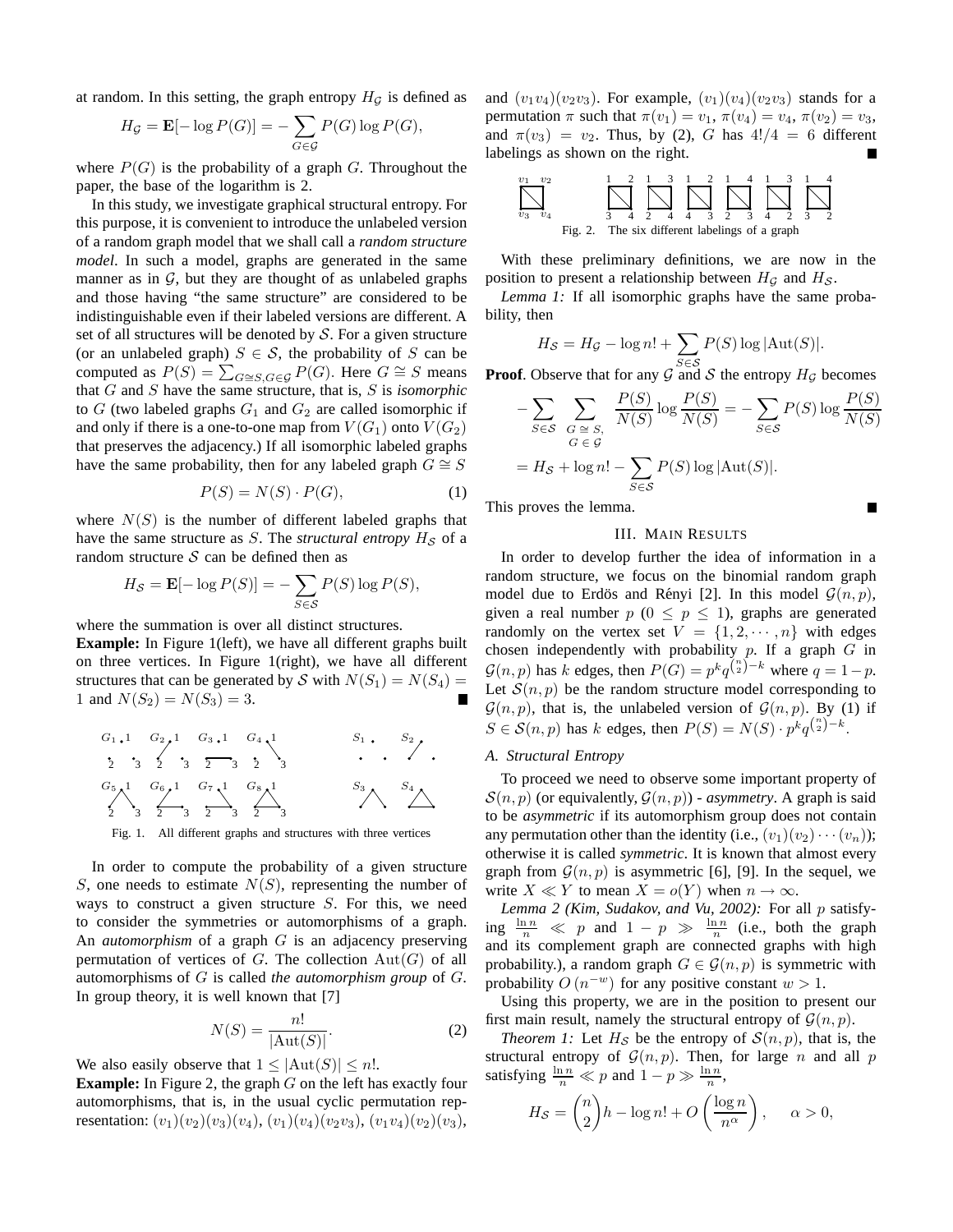where  $h := h(p) = -p \log p - (1 - p) \log (1 - p)$ .

**Proof.** Let us first compute the entropy  $H_G$  of  $\mathcal{G}(n, p)$ . In  $G(n, p)$ ,  $m = \binom{n}{2}$  distinct edges are independently selected with probability  $p$ , and thus there are  $2^m$  different labeled graphs. That is, each graph instance can be considered as a binary sequence  $X$  of length  $m$ . Thus,

$$
H_{\mathcal{G}} = -\mathbf{E}[\log P(X_1^m)] = -m\mathbf{E}[\log P(X_1)] = \binom{n}{2}h.
$$

Let  $A = \sum_{S \in \mathcal{S}} P(S) \log |\text{Aut}(S)|$ . Since  $|\text{Aut}(S)| = 1$  for all asymmetric S,

$$
A = \sum_{S \in \mathcal{S}(n,p) \text{ and } S \text{ is symmetric}}
$$
  
\n
$$
\leq \sum_{\substack{S \in \mathcal{S}(n,p),\\S \text{ is symmetric}}} P(S) \cdot n \log n \quad (\because |\text{Aut}(S)| \leq n! \leq n^n)
$$
  
\n
$$
= O\left(\frac{\log n}{n^{w-1}}\right) \text{ for any constant } w > 1 \text{ (by Lemma 2)}
$$

Lemma 1 completes the proof.

By Shannon's source coding theorem, we conclude that the entropy computed in Theorem 1 is the fundamental limit on the lossless compression of structures  $S(n, p)$ . In the next section, we design an asymptotically optimal compression algorithm matching the first two leading terms of the structural entropy.

## *B. Asymptotically Optimal Compression Algorithm*

In this section, we present our algorithm that encodes structures (or unlabeled graphs). For a given unlabeled graph  $G$ , our algorithm encodes G first into two binary sequences and then compress them by an arithmetic encoder. We shall show in Theorem 2 that the proposed algorithm is asymptotically optimal up to the first two leading terms.

To describe the algorithm precisely, we need some definitions and notations. An *ordered partition* of a set X is a sequence of nonempty subsets of  $X$  such that every element in  $X$  is in exactly one of these subsets. For example, one ordered partition of  $\{a, b, c, d, e\}$  is  $\{a, b\}, \{e\}, \{c, d\}$  that is denoted by  $ab/e/cd$ . It is equivalent to  $ba/e/dc$ , but distinct from  $e/ab/cd$ . Given an ordered partition P of a set X, we also define an order on the elements of X as follows:  $a < b$ in  $P$  if the subset containing  $\alpha$  precedes the subset containing b in P. For example,  $a < c$  and  $e < c$  in  $P = ab/e/cd$ , but  $e \nless a$ . An ordered partition  $P_1$  of a set X is called *finer* than ordered partition  $P_2$  of  $X$  if the following two conditions hold: (1) every element (i.e., subset of X) of  $P_1$  is a subset of some element of  $P_2$ , and (2) for all  $a, b \in X$ ,  $a < b$  in  $P_1$  if  $a < b$  in  $P_2$ . For example, both  $a/b/e/cd$  and  $ab/e/d/c$  are finer than  $ab/e/cd$ . Finally, a subtraction of an element from an ordered partition gives us another ordered partition (e.g., for  $P = ab/e$  we find that  $P - c$  and  $P - e$  are  $ab/e/d$ and  $ab/cd$ , respectively).

Now we describe in details the proposed algorithm. It runs in n steps. During the course of the algorithm, one ordered partition P of a subset of  $V(G)$  is maintained. Let  $P_i$  be the ordered partition after the *i*-th step. At the beginning,  $P_0 =$ 

 $V(G)$ . In the *i*-th step, one vertex v is removed randomly from the first subset in  $P_{i-1}$ . Then, for each subset U in  $P_{i-1} - v$ (in its order), we encode the *number of neighbors* of  $v$  in  $U$ using  $\lceil log(|U|+1) \rceil$  bits. After that,  $P_{i-1} - v$  becomes a finer partition  $P_i$  such that for each subset U in  $P_{i-1} - v$ , U is divided into two smaller subsets  $U_1$  and  $U_2$ , and  $U_1$  precedes  $U_2$  in  $P_i$  where  $U_1$  is the set of all neighbors of v in U and  $U_2$  is the set of all non-neighbors of v in U. These steps are repeated until  $P$  becomes empty.

While the algorithm is running, the binary encodings of the number of neighbors are concatenated in the order they are generated. In the course of the algorithm, we separately maintain two types of encodings - those of length more than one bits (i.e., for subsets  $|U| > 1$ ) and those of exactly one bit (i.e., for subsets  $|U| = 1$ ). The former type of encodings are appended to a binary sequence  $B_1$ . Similarly, the latter type of encodings form a binary sequence  $B_2$ .

**Example:** Figure 3 shows the details of our encoding algorithm step by step. In the table,  $k$  denotes the step number, and  $v$  denotes the randomly chosen vertex in each step. All encodings whose length is bigger than one (denoted by *italic* font) are appended to  $B_1$ . The other encodings are appended to B2. After ten steps, B<sup>1</sup> and B<sup>2</sup> are *0100110100001110101* and 1001011000000101, respectively.



Fig. 3. An example for our encoding algorithm, given the graph on the left

We can easily observe that  $B_2$  is nothing but a binary sequence generated by a binary memoryless source $(p)$  with  $p$  being the probability of generating '1' if the input graph is generated by  $S(n, p)$ .

At the end of our encoding algorithm,  $B_1$  and  $B_2$  are compressed to  $\hat{B}_1$  and  $\hat{B}_2$  by an adaptive binary arithmetic encoder [4]. The algorithm also needs the number of vertices n. As easy to see, the computational complexity is  $O(n^2)$ .

Now we describe our *decoding algorithm* which from  $n, \hat{B_1}$ , and  $\hat{B_2}$  constructs a graph isomorphic to the original graph. First we restore  $B_1$  and  $B_2$  by decompressing  $\hat{B}_1$  and  $\hat{B}_2$ . Then, we create a graph  $G$  having  $n$  vertices and no edges. The general framework of our decoding algorithm is very similar to that of our encoding algorithm. Again, one ordered partition P of a subset of  $V(G)$  is maintained. Let  $P_i$  be the ordered partition after *i*-th step. At the beginning,  $P_0 = V(G)$ . In *i*-th step, we remove any vertex v from the first subset in  $P_{i-1}$ . Then, for each subset U in  $P_{i-1} - v$  (in its order), we extract the first  $\ell = \lceil \log(|U| + 1) \rceil$  bits from either  $B_1$  (if  $|U| > 1$ ) or  $B_2$  (if  $|U| = 1$ ). Let k be the number that  $\ell$  bits represent.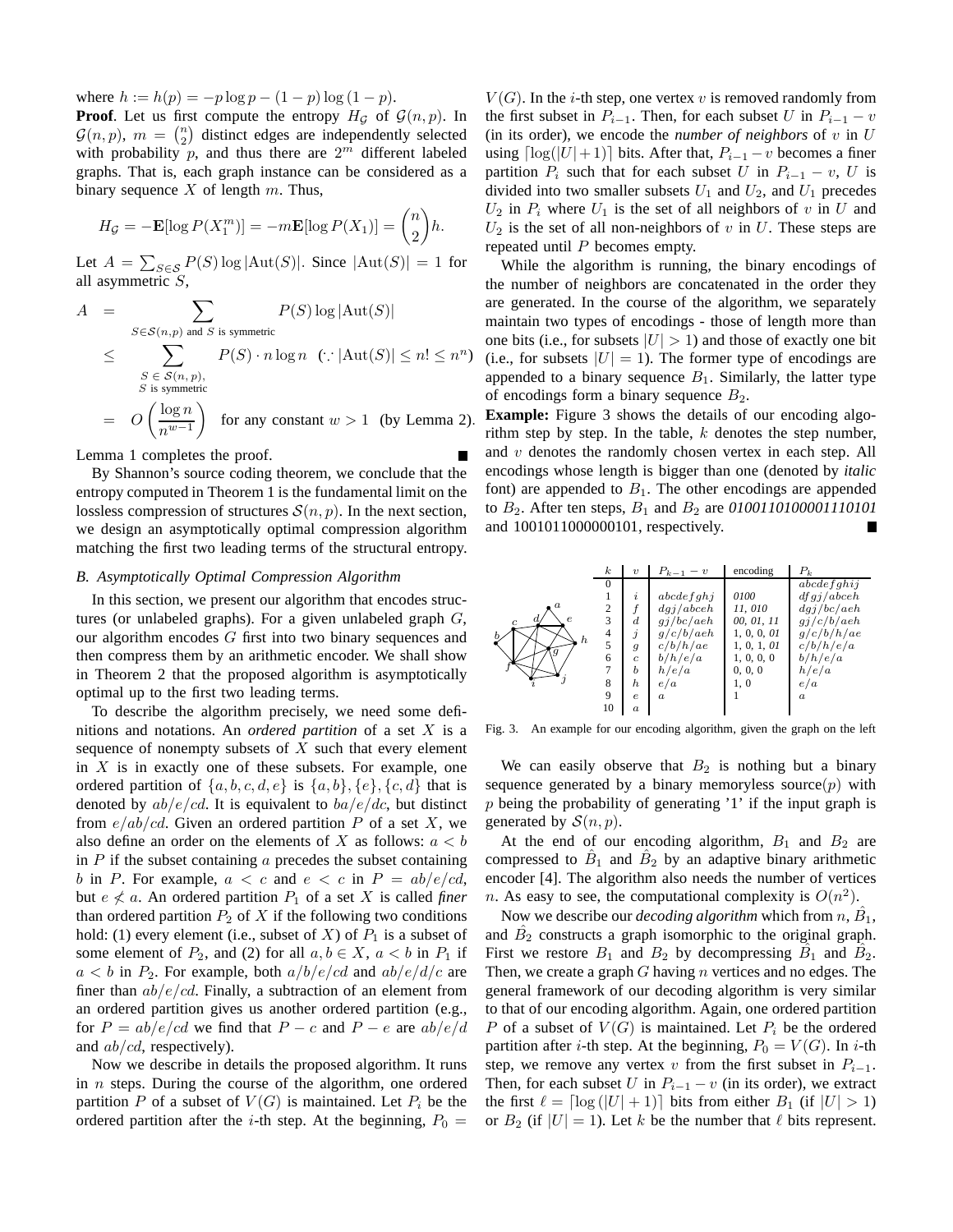TABLE I THE AVERAGE LENGTH OF ENCODINGS (IN BITS)

|        | <b>Networks</b>             | # of nodes | # of edges  | our algorithm | (n)<br>adjacency matrix, | adjacency list, $e \lceil \log n \rceil$ | arithmetic coding |
|--------|-----------------------------|------------|-------------|---------------|--------------------------|------------------------------------------|-------------------|
| 곧<br>∝ | <b>US</b> Airports          | 332        | 2.126       | 8,118         | 54.946                   | 19.134                                   | 12.991            |
|        | Protein interaction (Yeast) | 2,361      | 6,646       | 46.912        | 2.785.980                | 79.752                                   | 67.488            |
|        | Collaboration (Geometry)    | 6,167      | 21,535      | 115,365       | 19,012,861               | 279,955                                  | 241,811           |
|        | Collaboration (Erdös)       | 6,935      | 11,857      | 62,617        | 24,043,645               | 154.141                                  | 147,377           |
|        | Genetic interaction (Human) | 8,605      | 26,066      | 221,199       | 37,018,710               | 364,924                                  | 310,569           |
|        | Internet (AS level)         | 25,881     | 52,407      | 301.148       | 334,900,140              | 786,105                                  | 396,060           |
| ≃      | S(n,p)                      | 1.000      | $p = 0.001$ | 2,353         | 499,500                  | 5.000                                    | 5.717             |
|        | $\mathcal{S}(n,p)$          | 1.000      | $p = 0.01$  | 34,431        | 499,500                  | 50,019                                   | 40.414            |
|        | $\mathcal{S}(n,p)$          | 1,000      | $p = 0.1$   | 227,077       | 499,500                  | 499,367                                  | 234,231           |
|        | $\mathcal{S}(n,p)$          | 1.000      | $p=0.3$     | 432.654       | 499.500                  | 1.498.467                                | 440.210           |

Then we select any  $k$  vertices in  $U$  and make an edge between v and each of those k vertices. After that,  $P_{i-1} - v$  becomes a finer partition  $P_i$  in the same way as our encoding algorithm. These steps are repeated until  $P$  becomes empty.

To measure the performance of our algorithm, let  $L(S)$  be the length of the encoding generated by our algorithm, that is,  $|\hat{B_1}| + |\hat{B_2}|$ . In Section IV we sketch a proof that  $\mathbf{E}_{\mathcal{G}}[L(S)]$ matches the first two terms in the structural entropy of  $\mathcal{G}(n, p)$ .

*Theorem 2:* The average length  $\mathbf{E}_G[L(S)]$  of the compressed sequence does not exceed

$$
\binom{n}{2}h - n\log n + (c + \Phi(\log n)) n + O\left(n^{1-\eta}\right),
$$

where  $h := h(p)$ , c is an explicitly computable constant,  $\Phi(\log n)$  is a fluctuating function with a small amplitude, and  $\eta$  is some positive constant.

# *C. Experimental Results*

In order to test our graphical structure compression algorithm on real data, we apply it to both random and realworld networks including biological, social, and technological networks. Table I summarizes the results. For comparison, in the table we list the lengths of three other encodings of graphs, namely, the usual implementations of adjacency matrix of  $\binom{n}{2}$ bits, and adjacency list of *at least*  $e[\log n]$  bits (normally,  $2e \lceil \log n \rceil$  bits) where *n* is the number of vertices and *e* is the number of edges. Finally, in the last column of the table we apply the arithmetic encoder to the adjacency matrix.

For "collaboration graphs" of Table I our algorithm achieves more than twice better compression than the standard arithmetic encoder. This seems to be a consequence of a small value of  $p$  for these graphs, even if the "collaboration graphs" are not in  $\mathcal{G}(n, p)$  but rather generated by a *power law* distribution (we still expect our analysis applies to this model of graph generations). Consider again the structural entropy  $H_{\mathcal{S}}$  of the  $\mathcal{G}(n, p)$  model when  $p \to 0$  satisfying conditions of Theorem 1. Let  $p \sim \omega(n)(\log n/n)$  for slowly growing  $\omega(n) \to \infty$  as  $n \to \infty$ . In this case

$$
h(p) \sim \omega(n) \frac{\log^2 n}{n},
$$

and therefore the structural entropy becomes

$$
H_{\mathcal{S}} \sim \frac{1}{2}(n-1)\omega(n)\log^2 n - n\log n + O(n).
$$

Clearly, the second leading term  $n \log n$  plays significant role in the compression of such graphs.

# IV. ANALYSIS

In this section, we analyze the performance of our compression algorithm by first computing the expected lengths of  $B_1$ and  $B_2$ , and ultimately proving Theorem 2.

In order to analyze our algorithm, we conveniently introduce a binary tree that better captures the progress of the algorithm. Given a graph G on n vertices, the binary tree  $T_n$  is built as follows. At the beginning, the root node contains all  $n$  graph vertices,  $V(G)$ , that one can also visualize as n balls. Then one graph vertex (ball)  $v$  is randomly removed from  $n$  graph vertices of the root node. The other  $n-1$  graph vertices move down to the left or right depending whether they are adjacent vertices in  $G$  to  $v$  or not; adjacent vertices go to the left child node and the others go to the right child. We create a new child node in  $T_n$  if there is at least one graph vertex in that node. At this point, the tree is of height 1 with  $n - 1$  vertices in the nodes at level 1. Similarly, in the  $i$ -th step, we randomly remove one graph vertex (ball)  $v$  from the leftmost node at level  $i - 1$ . The other graph vertices at level  $i - 1$  move down to the left or right depending whether they are adjacent to  $v$ or not. We repeat these steps until all vertices are removed.



Fig. 4. A graph and one of its corresponding binary trees

The construction of the tree and the progress of the algorithm is presented in Figure 4. In Figure 4(right), selected graph vertices are shown on the left. At each level, the subsets of graph vertices, after removing the chosen vertex, are shown